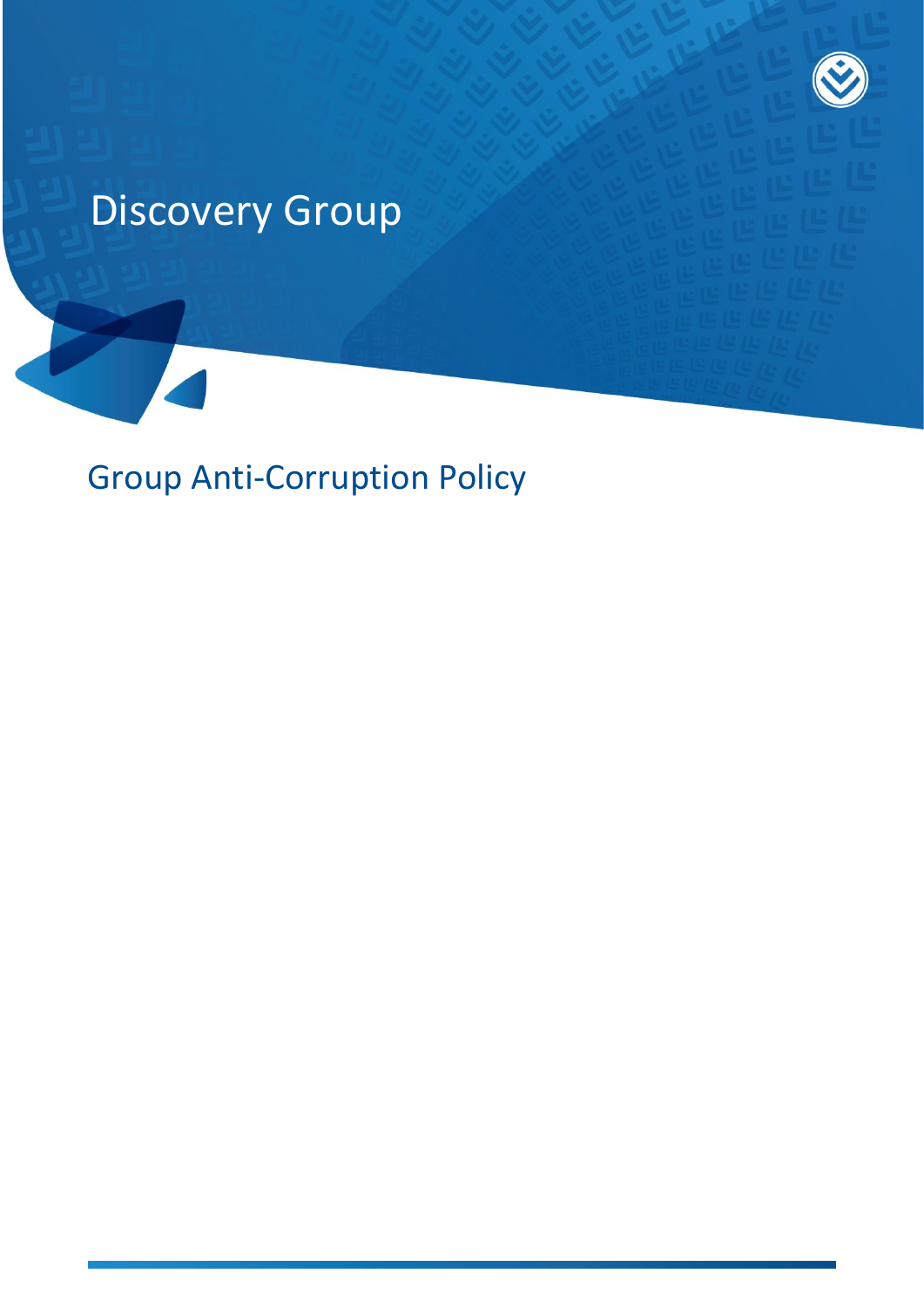

# **Contents**

| 1. |     |  |
|----|-----|--|
|    | 1.1 |  |
|    | 1.2 |  |
| 2. |     |  |
|    | 2.1 |  |
|    | 2.2 |  |
|    | 2.3 |  |
|    | 2.4 |  |
|    | 2.5 |  |
| 3. |     |  |
|    | 3.1 |  |
|    | 3.2 |  |
| 4. |     |  |
|    | 4.1 |  |
|    | 4.2 |  |
| 5. |     |  |
|    | 5.1 |  |
|    | 5.2 |  |
| 6. |     |  |
| 7. |     |  |
|    | 7.1 |  |
|    | 7.2 |  |
|    | 7.3 |  |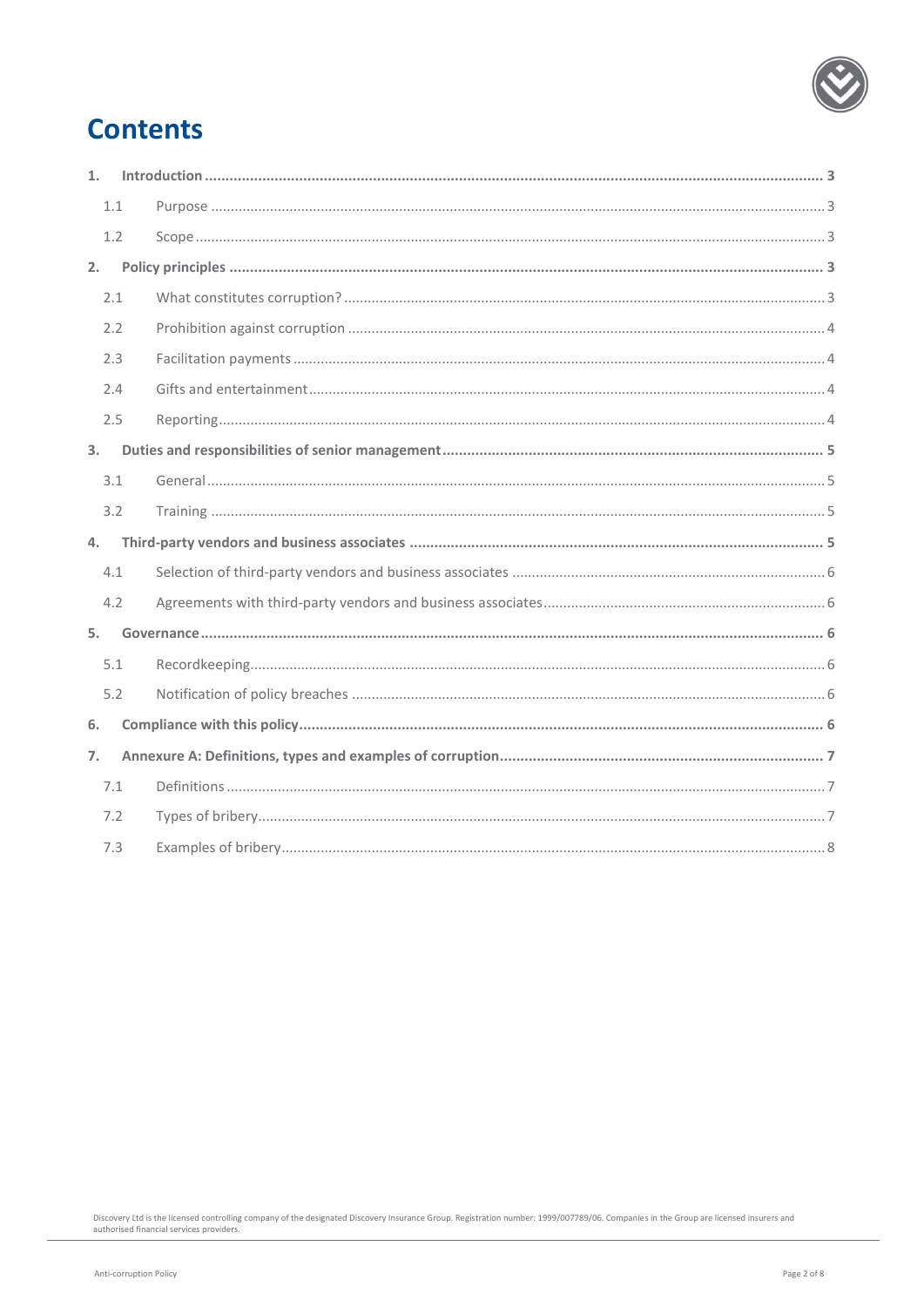

# <span id="page-2-0"></span>**1. Introduction**

#### <span id="page-2-1"></span>1.1 Purpose

The Board of Directors of Discovery Limited ('the Board') recognises that financial crime in all its forms is a threat to the Discovery Group.

The Board is committed to acting honestly, ethically, professionally, fairly and with integrity in its business dealings and relationships.

The Board, specifically in respect of the prevention of bribery and corruption, strives to ensure that high standards of prevention and awareness are maintained across the Discovery Group. This is achieved through risk-based internal procedures, policies, systems and controls, as set out in this policy.

#### <span id="page-2-2"></span>1.2 Scope

This policy applies to Discovery and its South African and international subsidiaries. This includes:

- All executive and non-executive directors, as well as the company secretary
- Senior managers
- Full-time, part-time or temporary employees
- Independent contractors or consultants
- Legal entities controlled by, benefitting from or acting on the instruction of any of the persons listed above.

Nationals of a specific country must follow the legislation applicable in that country's jurisdiction, regardless of where they are situated in the world.

Each entity within the Discovery Group must have procedures in place to align its operations with the spirit and purpose of this policy.

An entity within the Discovery Group may elect to have its own policy in respect of anti-corruption, provided that the policy is consistent with this policy and that the required procedures are in place. The Board must approve any deviation from this policy.

# <span id="page-2-3"></span>**2. Policy principles**

This policy is aligned with the following legislation:

- The South African Prevention and Combating of Corruption Activities Act, 2004
- The South African Companies Act, 2008
- The United States Foreign Corrupt Practices Act, 1977 (when dealing with parties holding interests in the United States of America)
- The United Kingdom Bribery Act, 2010 (when dealing with parties holdings interests in the United Kingdom)

#### <span id="page-2-4"></span>2.1 What constitutes corruption?

Corruption is dishonest behaviour by those in positions of power.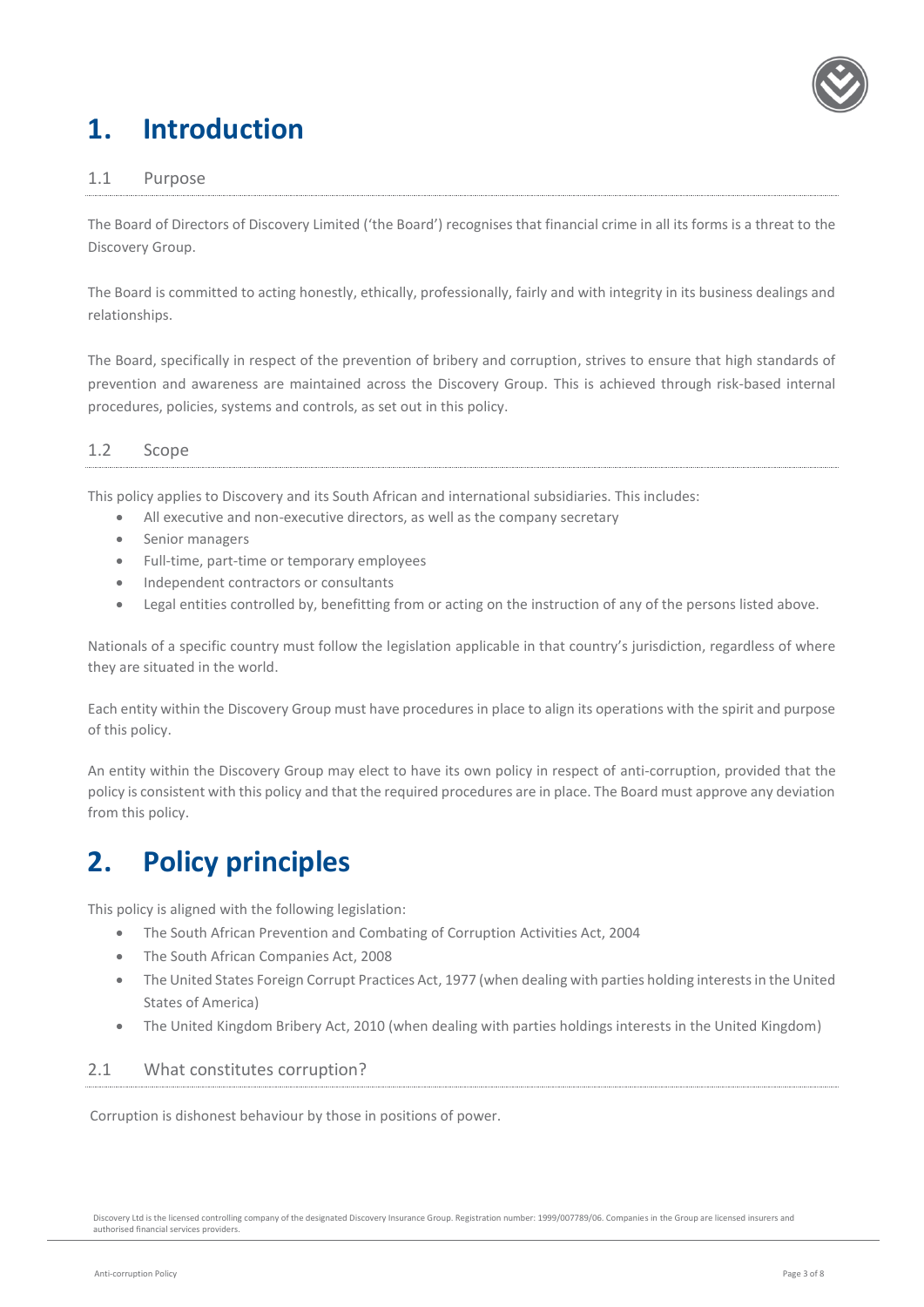

Corruption happens when someone (person A) gives or offers to give something to someone in a position of power (person B) so that they use their (person B's) power, illegally and unfairly, for the advantage of person A or someone not directly involved. Corruption includes bribery, extortion, fraud, cartels, abuse of power, embezzlement, and money laundering. These activities will normally constitute criminal offences in most jurisdictions, although the precise definitions of the offence may differ. Activities are explained in [Annexure A.](#page-6-0)

#### <span id="page-3-0"></span>2.2 Prohibition against corruption

The Discovery Group takes a zero-tolerance approach to corruption (including bribery). Accepting bribes or bribing is never acceptable, no matter the purpose.

A person to whom this policy applies may not:

- Give or receive bribes or improper advantages, either directly or through any third party;
- **•** Defraud or deceive anyone or act dishonestly
- Participate in any cartel
- Give or receive facilitation payments
- Give or receive any gift, donation or benefit that may improperly influence a decision or impair independence or judgement
- Participate in any other criminal activity, such as extortion, collusion, breach of trust, abuse of power, embezzlement, trading in influence or money laundering.

#### <span id="page-3-1"></span>2.3 Facilitation payments

The Discovery Group does not allow facilitation payments and donations to guarantee or speed up a routine transaction or process with any third-party vendor, business associate, government agency or any other party.

#### <span id="page-3-2"></span>2.4 Gifts and entertainment

The giving or receiving of gifts or invitations to events is often an important part of maintaining and developing business relationships. In order to maintain sound working and business relationships with all trading partners, the Discovery Board has adopted principles that are outlined in the Conflicts of Interest Policy, as well as the applicable entity's Procurement Policies and Employee Handbook. These policies stipulate limits and approval requirements, and also mandate the completion of a gifts and entertainment register. The onus is on all persons to whom this policy applies to familiarise themselves with the relevant policies and how they apply.

#### <span id="page-3-3"></span>2.5 Reporting

Persons to whom this policy applies must be vigilant to ensure that the Discovery Group, its clients and any agent, broker or financial advisor acting on behalf of the Discovery Group or introducing clients to the Discovery Group are not engaging in corruption (including bribery).

There are three avenues available to Discovery employees to report a concern (as set out in the Whistleblowing Policy):

- Reporting to your direct manager
- Reporting directly to a responsible department
	- o The Group Forensic Services Department
	- o The Group Ethics Office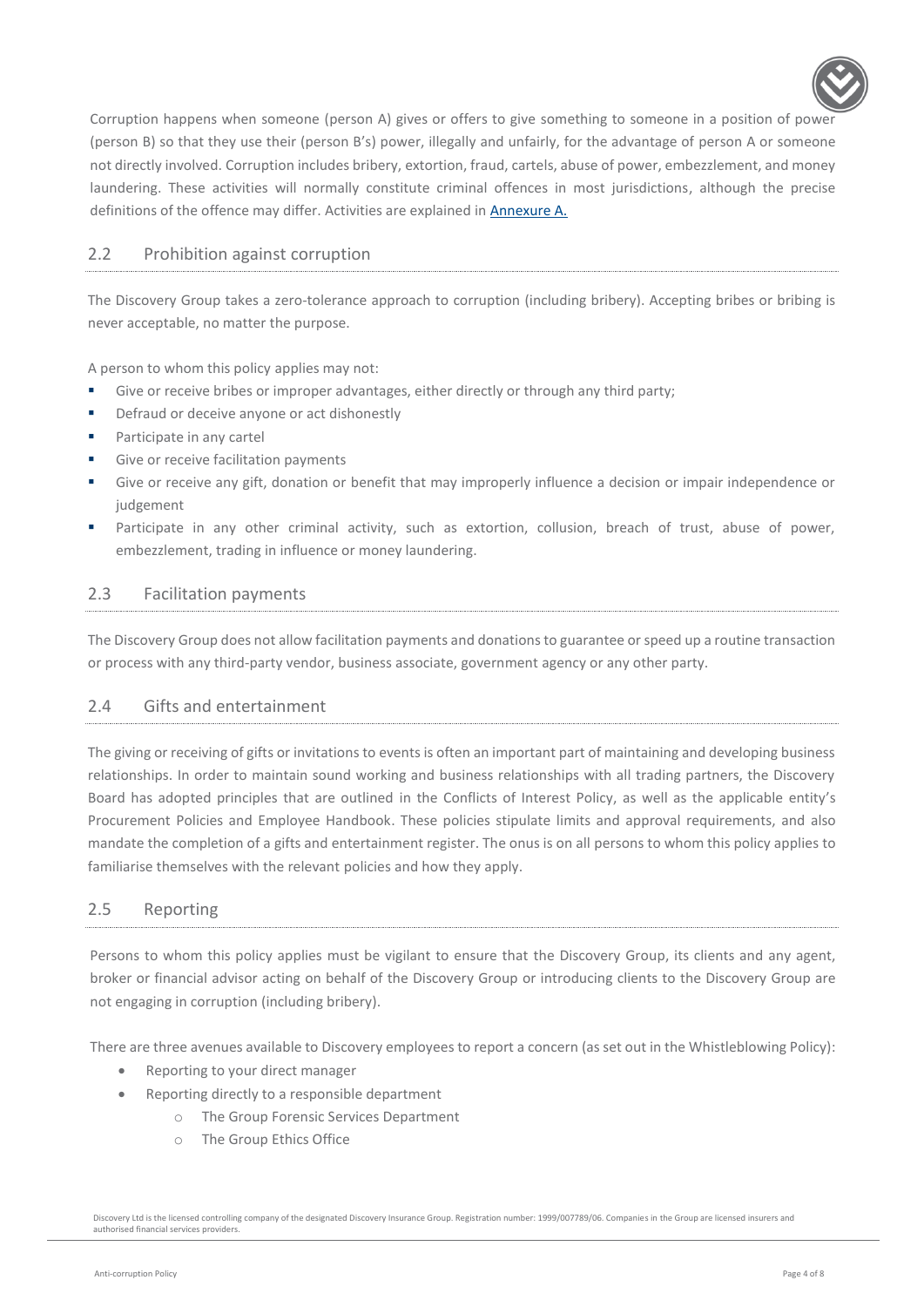

Reporting through the channels listed below.

*South Africa* Discovery Group Whistleblowing Hotline Toll-free phone: 0800 00 45 00 Email: [discovery@tip-off.com](mailto:discovery@tip-off.com) The Financial Crime Compliance Unit at [Suspicious\\_Transactions@discovery.co.za](mailto:Suspicious_Transactions@discovery.co.za)

*United Kingdom* Anonymous Whistleblowing Hotline Toll-free phone: 0800 333 362 Email: [whistleblowing@vitality.co.uk](mailto:whistleblowing@vitality.co.uk)

*United States of America* Email: [Whistleblowing\\_VGI@Vitalitygroup.com](mailto:Whistleblowing_VGI@Vitalitygroup.com)

<span id="page-4-0"></span>Or, to the relevant reporting platform identified by a subsidiary.

### **3. Duties and responsibilities of senior management**

#### <span id="page-4-1"></span>3.1 General

Senior management, with regard to their functional units, are responsible for:

- Taking the necessary measures to ensure compliance with the policy principles
- Evaluating possible risks and their effects from a reputational and financial point of view
- Taking the necessary measures in relation to establishing and implementing control mechanisms for the management of the risks that have been determined
- Reporting activities that are in breach of the policy
- Taking the necessary measures to ensure compliance with the policy principles by business associates and persons from whom outsourcing services are obtained.

#### <span id="page-4-2"></span>3.2 Training

Senior management must develop and implement regular training for persons to whom this policy applies to make them aware of the types of corruption they could encounter, the risks of engaging in corrupt activity, the content of this policy and related procedures, and reporting obligations.

### <span id="page-4-3"></span>**4. Third-party vendors and business associates**

The Discovery Group has legal obligations and possible legal liability in respect of all third-party relationships that it enters into. Particular vigilance is required during contractual engagements and ongoing management of the business relationships with third parties. Third parties include, but are not limited to, vendors, supplies, outsourced services, consultants, contractors, clients, subsidiaries and parties who entered into joint ventures with the Discovery Group.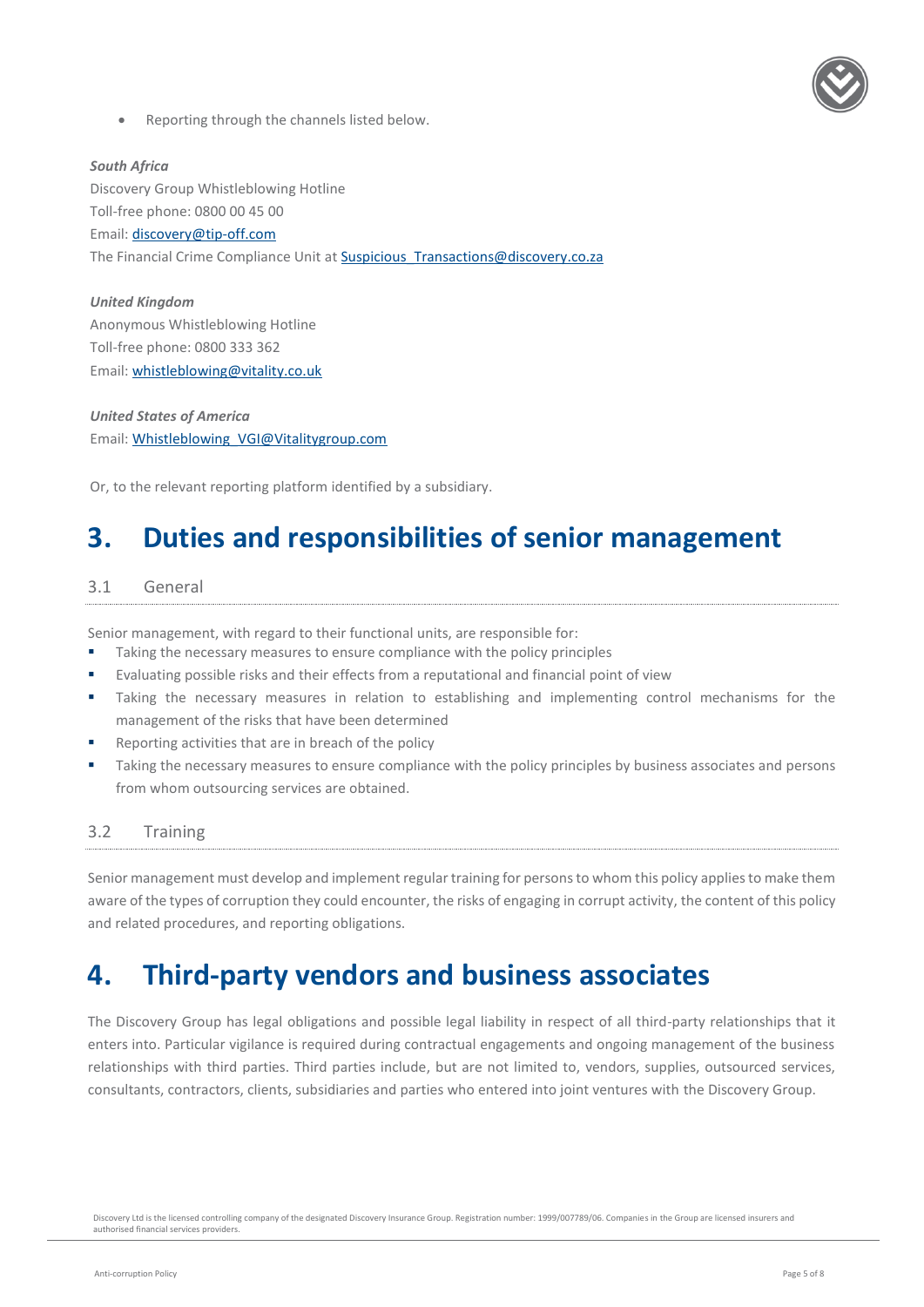#### <span id="page-5-0"></span>4.1 Selection of third-party vendors and business associates

During the selection process, senior management must consider criteria such as experience, financial performance and technical efficiency. In addition, senior management must consider the third-party vendor or business associate's commitment to acting honestly, ethically, fairly and with integrity.

Adequate due diligence must be undertaken. This due diligence must include sanctions screening and the identification of the ultimate beneficiary and ownership of the particular third-party vendor and business associate. This selection process must be transparent and free of bribery and corruption, and all associated risks must be considered, investigated and mitigated.

#### <span id="page-5-1"></span>4.2 Agreements with third-party vendors and business associates

Agreements with third-party vendors and business associates must include a commitment by the third-party vendor or business associate to acting honestly, ethically, professionally, fairly and with integrity in its business dealings and relationships, and to a zero-tolerance approach to corruption.

### <span id="page-5-2"></span>**5. Governance**

#### <span id="page-5-3"></span>5.1 Recordkeeping

At a minimum, all relevant records relating to this policy, including associated breaches and investigations, must be retained in accordance with the Discovery Group Data Governance and Data Management Policy, the Discovery Group Information Security Policy and any other relevant policies of a subsidiary.

Each subsidiary must keep record of investigations relating to clients, employees, third-party vendor and business associates for the period prescribed by relevant legislation or regulatory body.

#### <span id="page-5-4"></span>5.2 Notification of policy breaches

If it is suspected that a person to whom this policy applies is not acting in accordance with this policy, that suspicion must be reported.

# <span id="page-5-5"></span>**6. Compliance with this policy**

Non-compliance with this policy will not be tolerated. . Any non-compliance with the policy by an employee will be subject to disciplinary action, which may lead to termination of employment. Any non-compliance with this policy by any other person (other than an employee) will result in the termination of any business relationship with that person.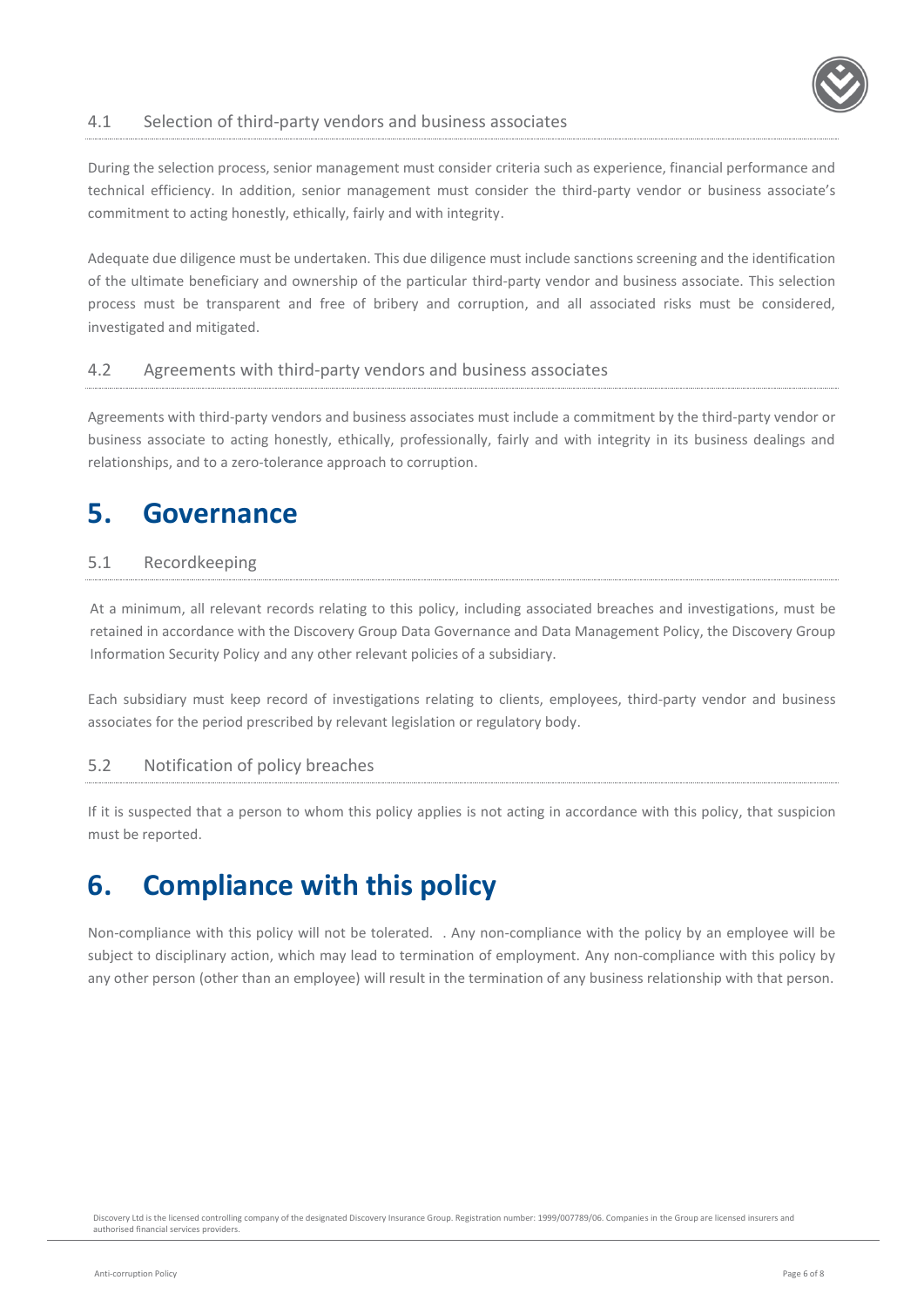

# <span id="page-6-0"></span>**7. Annexure A: Definitions, types and examples of corruption**

#### <span id="page-6-1"></span>7.1 Definitions

#### **Extortion**

It occurs where one person makes threats against another person of adverse consequences unless demands, usually for payment, are met by the other person. The extortion may constitute, for example, refusal to provide customs clearance for equipment or materials, or refusal to make payments or issue certificates that are due. Sometimes the threats may involve threats of physical harm. If the person who is the victim of the extortion provides the payment or other benefit, they will normally become liable for the offence of bribery. However, the person making the extorted payment may have a defence to bribery if the threat was of imminent death or personal injury. The concepts of extortion and facilitation payments can overlap, and the terms are sometimes used to describe the same occurrence.

#### **Fraud**

It is sometimes referred to as deception. Fraud usually involves a person or persons deceiving another person or persons in order to gain some financial or other advantage.

#### **Cartels**

It occurs where two or more organisations unlawfully collude in relation to the bidding for contracts or the pricing of equipment, services or materials. These offences are sometimes known as collusion, competition offences or trust offences. The underlying principle of these offences is that organisations must be prevented from secretly colluding to raise prices to a higher level than would be the market price if there were genuine open competition. A collaboration between organisations that is lawful and disclosed to the customer (for example, a joint venture) would not normally be a breach of cartel laws.

#### <span id="page-6-2"></span>7.2 Types of bribery

- **Nature of a bribe –** A bribe may be a cash payment, or it may be a non-cash benefit (such as a watch, a holiday, employment, or the promise of a future contract).
- **The dishonest or improper action** may be by way of act or omission by a person in relation to that person's duties or employer's business. For example, a government official managing a procurement activity on behalf of a government department has a duty to act objectively and to award the contract to the best-evaluated bidder, but may, if offered a bribe, improperly award a contract to the bribing bidder.
- **Institutional bribery** refers to a situation where a bribe may be paid or received with the full approval of the organisation, which is the employer of the individual paying or receiving the bribe. This may occur, for example, where an organisation authorises its commercial director to pay a bribe to win a contract.
- **Personal bribery** refers to a situation where a bribe may be paid or received by a representative of an organisation without the approval of that organisation. This may occur, for example, where a government official receives a bribe to award a contract, but the government department in question would not approve the bribe.
- **Supply-side bribery** refers to those persons or organisations who are responsible for offering or paying bribes.
- **Demand-side bribery** refers to those persons or organisations who are responsible for demanding or receiving bribes.
- **Gifts, donations and other benefits** can amount to bribery if they are given or received with the intention that they will induce someone to act dishonestly or improperly.